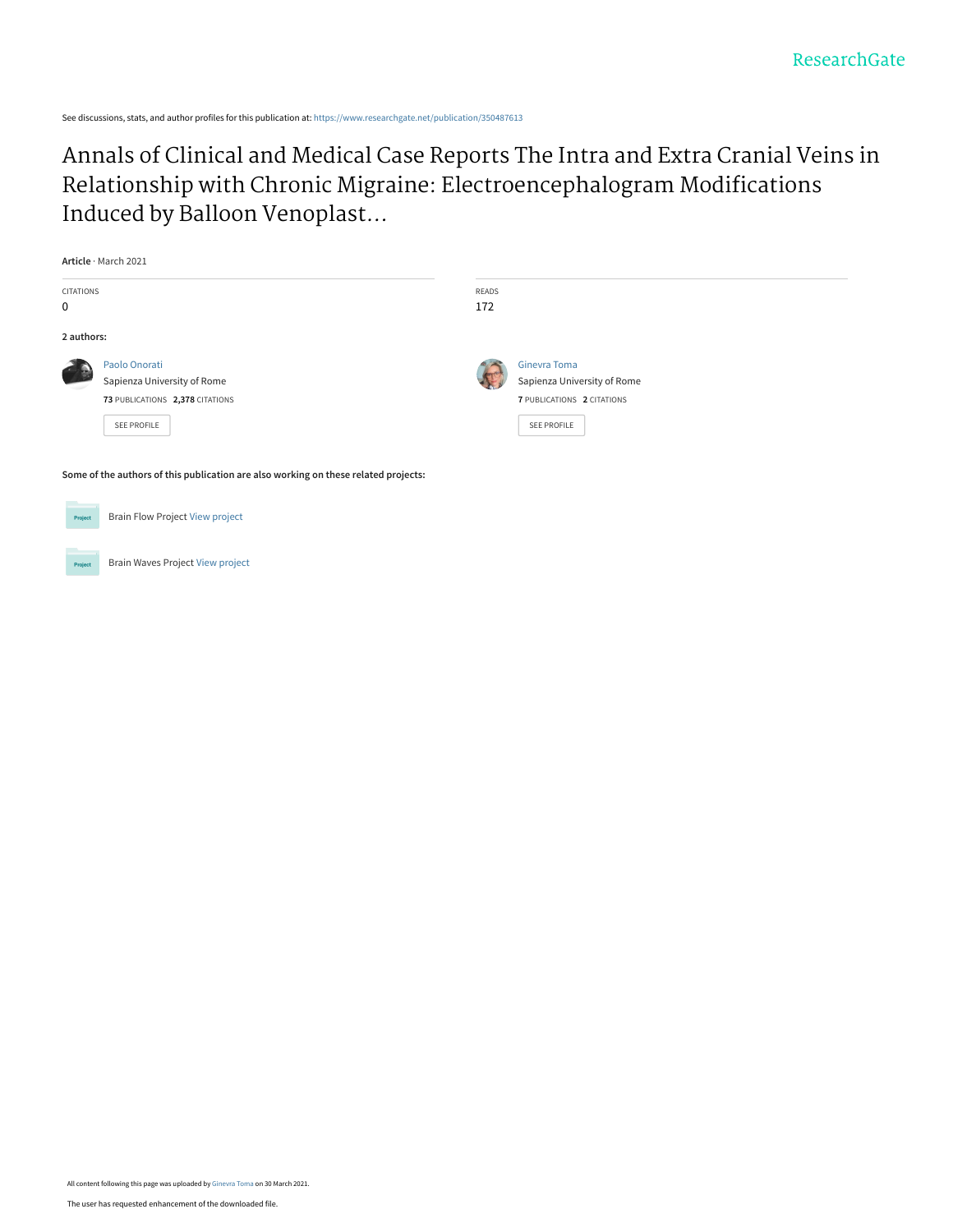# **Annals of Clinical and Medical Case Reports**

# **The Intra and Extra Cranial Veins in Relationship with Chronic Migraine: Electroencephalogram Modifications Induced by Balloon Venoplasty**

# $\mathbf{0}$ norati  $\mathbf{P}^{1,2}$ \*,  $\mathbf{T}$ oma  $\mathbf{G}^{1,2}$ ,  $\mathbf{L}$ upattelli  $\mathbf{T}^{1}$  and  $\mathbf{B}$ ellagamba  $\mathbf{G}^{1}$

<sup>1</sup>Istituto Clinico Casalpalocco GVM Sanità, Roma, Italy

<sup>2</sup>Dip. Di Fisiologia e Farmacologia "V. Erspamer" Università Degli Studi di Roma - La Sapienza, Italy

Received: 05 Mar 2021 Accepted: 24 Mar 2021 Published: 29 Mar 2021

# **\*Corresponding author:**

Paolo Onorati,

Department of Physiology and Pharmacology, University of Rome "La Sapienza", P.le Aldo Moro, 5, 00185, Rome, Italy, E-mail[: paolo.onorati@uniroma1.it](mailto:paolo.onorati@uniroma1.it)

# **Keywords:**

EEG; Magnetice resonance imaging; Physiology; Vascular surgery; Venous flow

# **Copyright:**

©2021 Onorati P et al., This is an open access article distributed under the terms of the Creative Commons Attribution License, which permits unrestricted use, distribution, and build upon your work non-commercially.

# **Citation:**

Onorati P. The Intra and Extra Cranial Veins in Relationship with Chronic Migraine: Electroencephalogram Modifications Induced by Balloon Venoplasty. Ann Clin Med Case Rep. 2021; V6(8): 1-8

# **1. Abstract**

**1.1. Objectives:** Chronic Migraine (CM) is characterized by recurrent head pain often associated with electroencephalogram (EEG) abnormalities and asymmetry of intracranial venous circulation.

Migraine is a symptom of the Chronic Cerebrospinal Venous Insufficiency (CCSVI).

**1.2. Methods:** Seven persons with CCSVI and CM, associated or not with other symptoms, underwent Percutaneous Transluminar Angioplasty (PTA) of Internal Jugular Veins (JVSs), performed an intracranial Magnetic Resonance Imaging venography and/or Echo-Colour Doppler (ECD) of IJVs, seven an EEG before and five after PTA. A Pain Scale Assessment for CM was sampled before and after PTA.

**1.3. Results:** Seven patients show a blood flow improvement of the JVs after PTA.

Before PTA, seven persons showed EEG alterations, after PTA five also showed an improvement of the EEG and all seven showed an improvement in the pain score.

**1.4. Conclusions:** these preliminary observations suggest a strong association between CM, intra and extra cranial venous anomalies and EEG alterations.

# **2. Introduction**

Migraine is a common disabling primary headache disorder. Previous epidemiological researches documented the prevalence of

<http://www.acmcasereport.com/> 1

socio-economic and personal impacts of Chronic Migraine (CM). In the Global Burden of Disease Study (GBD 2015) [1], CM was ranked the third-highest cause of disability worldwide in both males and females under the age of 50 years. Migraine hastwo major types: i) migraine without aura, a clinical syndrome characterized by headache with specific features and associated symptoms; ii) migraine with aura, primarily characterized by the transient focal neurological symptoms that usually precede or sometimes accompany the headache. Some patients also experience a prodromal phase, occurring hours or days before the headache, and/or a postdromal phase following headache resolution. Prodromal and postdromal symptoms include hyperactivity, hypoactivity, depression, cravings for particular foods, repetitive yawning, fatigue and neck stiffness and/or pain. Very frequent migraine attacks are defined as CM (HIS 2018) [2].

Migraine is one of the main symptoms of the Chronic Cerebrospinal Venous Insufficiency (CCSVI) that is a syndrome characterized by stenosis of the internal jugular veins (IJVs), with opening of collaterals and insufficient drainage, proved by reduced cerebral blood flow and increased mean transit time in cerebral MRI perfusion studies (Zamboni P et al, 2010) [3].

The Echo-Colour Doppler (ECD) is an ideal tool for assessing cerebral venous return. Given the influence of posture on venous outflow, ECD permits to turn rapidly the subject with the help of a tilt chair during the acquisition of data. The different significance

# **Research Article ISSN 2639-8109 Volume 6**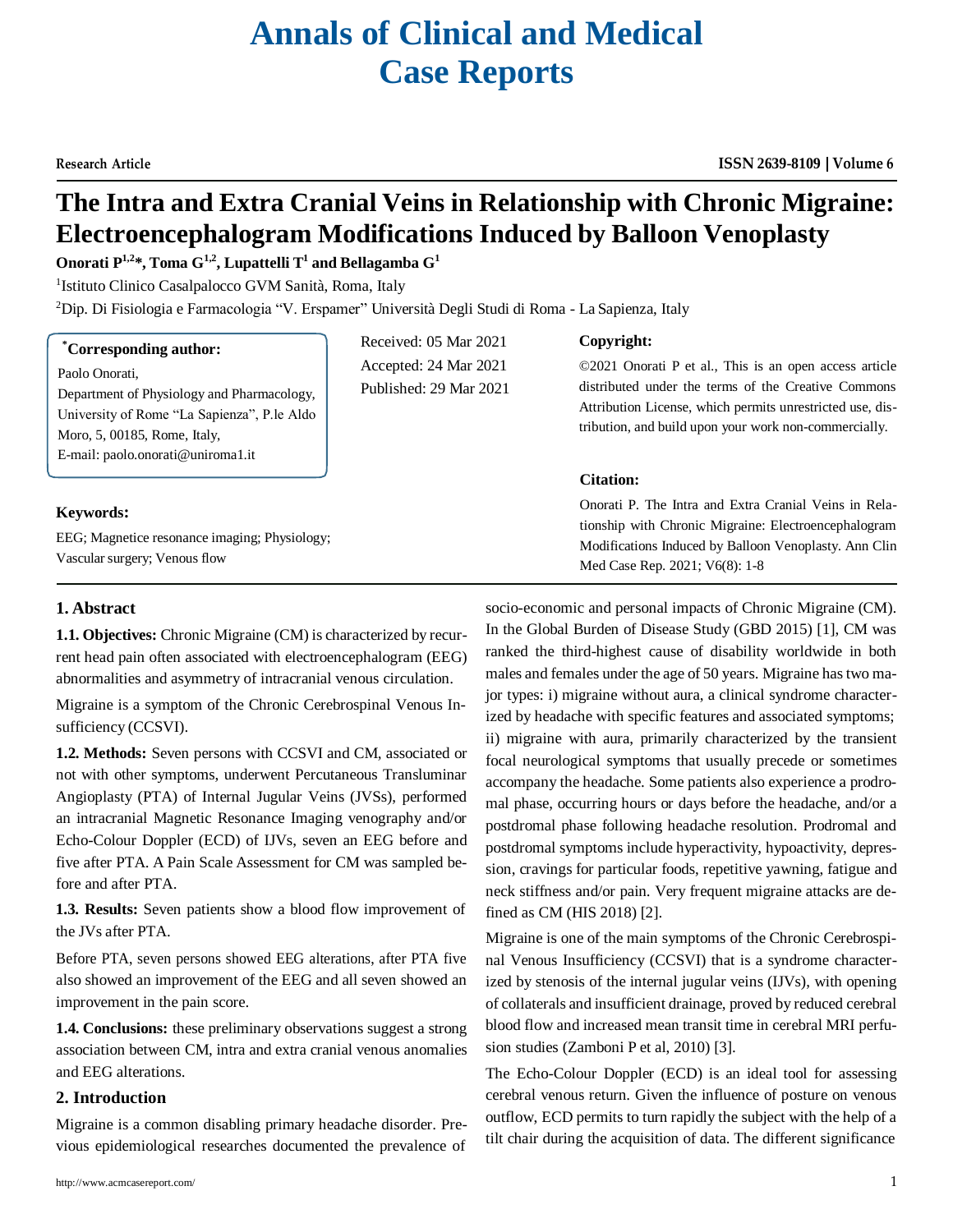of the gravitational gradient in ensuring venous return requires investigating the subject with the head, respectively, either at 90° or at 0° (Van den Berg PJ et al, 2012) [4].

Advanced magnetic resonance venographic techniques used in strictly selected subjects disclose Transverse Sinus (TS) asymmetries in many patients with CM, even when mild differences in physiological calibre is excluded (Fofi L et al, 2012; Utriainen D et al, 2012) [5, 6].

To identify the frequency and features of altered TS morphology in CM, we enrolled consecutively patients with CM who fulfilled the diagnostic criteria for headache and acquired TS images with a 3-dimensional MR scanner.

Several authors have reported electroencephalographic abnormalities in migraine during last decades (Sand T., 1991) [7], moreover a recent research used electroencephalogram as a bíomarker of brain human health.

We developed a qualitative analysis based on the observation of rest EEG pattern recorded in persons with CM.

This retrospective study arises from the observation of the frequent association between anomalies the intra and extracranial venous circulation and the chronic migraine, with or without aura (Petolicchio B et al, 2016) [8], which improves or regresses after venous angioplasty for CCSVI.

From 2013 to 2019, thirty consecutively persons diagnosed with CCSVI and CM were examined; seven of these underwent jugular balloon Percutaneous Transluminar Angioplasty (PTA) (Lupattelli T. et al, 2013) [9].

# **3. Methods**

#### **3.1. Subjects Clinical Pictures**

The study received Institutional Review Board approval and all participants gave their informed consent. All persons were treated in an outpatient basis by a single team made up of neurologist and vascular surgeons (Brain Flow Team). The same physician performed all interventions at the same Institute.

From 2013 to 2019, thirty persons were examined (13 males, 17 females, mean age 43 ys,  $SD \pm 18.57$ ) diagnosed with CCSVI and CM, seven of these underwent jugular balloon angioplasty. Fifteen performed an intracranial MRI venography and an ECD (Menegatti E et al, 2017) [10] of the IJVs (Zamboni P, 2014) [11] resulting positive for venous anomalies and stenosis; eleven performed an intracranial MRI venography with positive results for venous anomalies; four performed ECD of IJVs, resulting positive for stenosis. Of the people observed, twenty-three are in medical-treatment, and seven underwent jugular balloon angioplasty for CCSVI.

Clinical, venographic, and EEG data have been used in the study of the seven patients who underwent PTA in the Istituto Clinico Casalpalocco (ICC) in Rome.

All data acquisitions have been performed as part of a normal clinical practice protocol and each participant has filled in the informed consent, according to the World Medical Association Code of Medical Ethics (Declaration of Helsinki) and the Institutional Code of Ethics.

All participants have consented to the use of biometric data acquired in the form and manner established by this retrospective cohort study.

The data of this study have been recorded on seven patients (15 to 59 years old) with CCSVI and CM, in particular:

# **3.1.1. Person 1:**

Man 42-year-old, comes to visit for CM diagnosis in the ophthalmic region, matched with Endocranial Hypertension; an angio-MRI revealed moderate stenosis of the right transverse sinus. In July 2017, a previous intracranial angiography and phlebography was carried out which showed "stenosis of the internal jugular vein at C1 level".

An Echo Colour Doppler of the jugular veins revealed alteration of the venous circulation with increased flow velocity in the sitting position. In J1, bilaterally, we observe the blocked flow and sometimes reflux, no acceleration, and the level of stuck leaflets in J1. The valve motility was quite always reduced. We have not recorded the peak velocity.

#### **3.1.2. Person 2:**

Adolescent male 17-year-old comes to visit for diagnosis of CM and Cyclical Vomiting Syndrome. An Echo Colour Doppler of the jugular veins revealed alteration of the venous circulation with diagnosis of CCSVI.

Firts intervention of PTA of the jugular veins in February 2017 with significant improvement of the Cyclical Vomiting and CM symptoms (morning or, more rarely, nocturnal; very often linked to sporting activity).

After second PTA in 2018, migraine without aura was further reduced in frequency and intensity.

# **3.1.3. Person 3:**

Woman 46-year-old comes to visit for diagnosis of CM with aura and diffuse rachis pains. Chronic Inflammatory Demyelinating Polyneuropathy (CIDP) was previously diagnosed.

Angio MRI showed a strong asymmetry of the intracranial venous circulation, with prevalence of flow at right (Fig 1), confirmed by an Echo Colour Doppler of the venous neck vessels.

# **3.1.4. Person 4:**

Adolescent female 15-years-old, come to visit for diagnosis of CM and Cyclical Vomiting Syndrome

Episodes of "Projectile Vomiting" without nausea and a drug-resistant headache, every two months on average (in correspondence with the end of the ovarian cycle).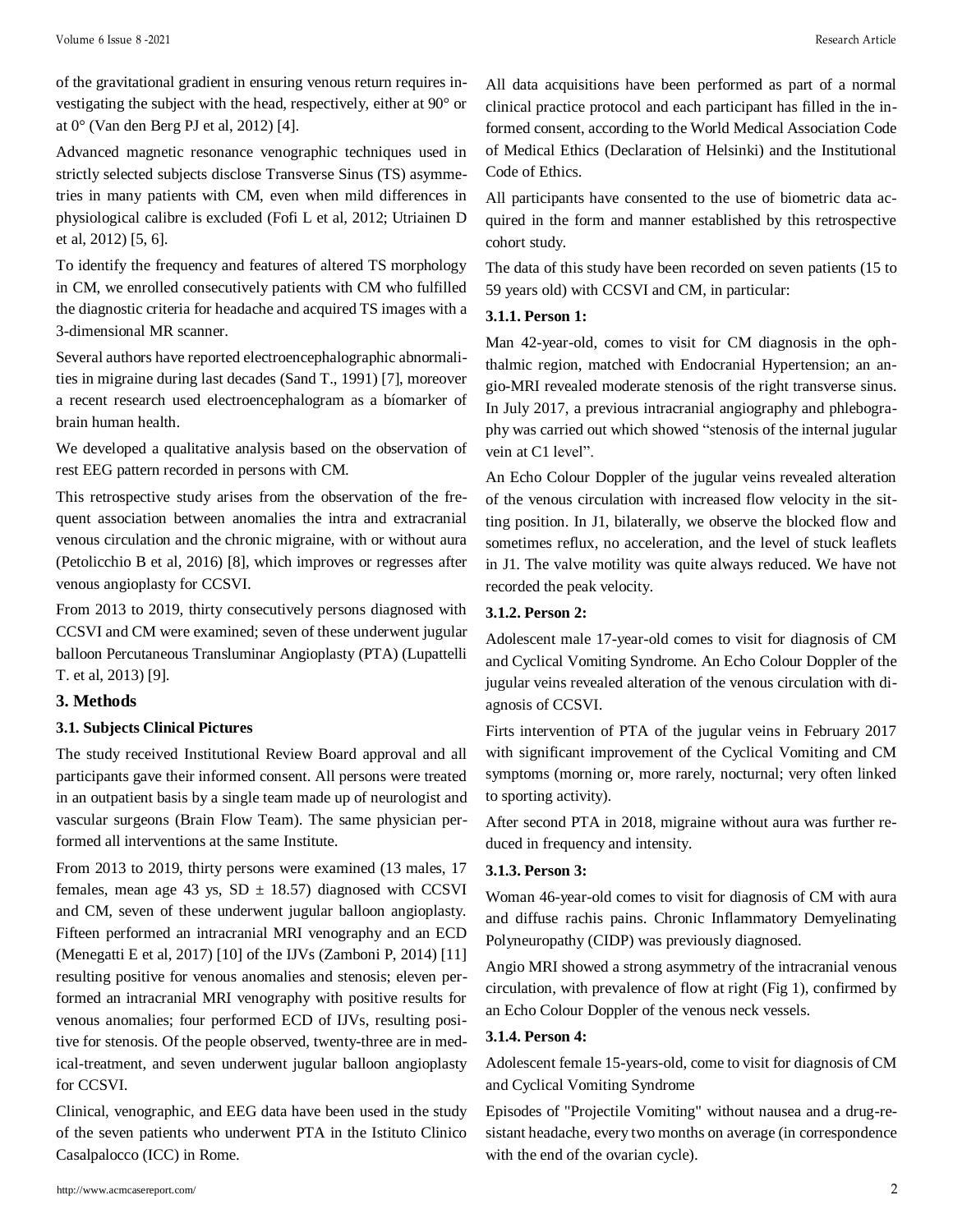An encephalic MRI with angio-sequences did not show morphological alterations, but an echo- colour- doppler showed a strong asymmetry of the jugular circulation with stenosis.

# **3.1.5. Person 5:**

Man 38-years-old, comes to visit for diagnosis of CM and Meniere's Syndrome. Diagnosis of CCSVI with flow blocked into right internal jugular vein.

Previous severe cranial traumatism with zygomatic and right temporal fracture.

## **3.1.6. Person 6:**

Man 59-years-old, comes to visit for diagnosis of CM and CCSVI.

Angio MRI showed asymmetry of the intracranial venous circulation, with prevalence of flow at right, confirmed by an Echo Colour Doppler of the venous neck vessels.

#### **3.1.7. Person 7**

Woman 31-year-old comes to visit for diagnosis of CM and CCS-VI.

Angio MRI showed asymmetry of the intracranial venous circulation, with prevalence of flow at left, confirmed by an Echo Colour Doppler of the venous neck vessels.

The inclusion criteria for subjects, who underwent PTA, have been the following: i) CM characterized by recurrent pain involving only one side of the head matched by nausea, vomiting, photo and / or phonophobia, present for at least 15 days / month for more than 3 months [2]; ii) CCSVI diagnosed by a combined route using extra cranial Echo-Colour Doppler (ECD) according to the Zamboni criteria. The adopted selection criteria were a) the blocked blood flow during inspiration, b) the presence of blood flow reflux, c) the frequent presence of abnormal aspect of jugular valve, always confirmed during angioplasty; iii) intracranial MRI venography with positive results for venous anomalies and/or asymmetries; iv) untreated patients or patients undergoing disease-modifying therapies unchanged for at least 6 months.

The exclusion criteria were: i) use of experimental drugs or participation in a clinical trial in the 3 months preceding the screening; ii) contraindications to venography: documented thrombophilia, previous adverse reactions after iodinated contrast medium administration or the presence of pathological conditions possibly conducing to reactions to the introduction of contrast medium, including severe renal, hepatic, or cardiac insufficiency, Wald Enstrom's macroglobulinemia or multiple myeloma; iii) contraindications to MRI and / or its contrast agent; (iv) haemoglobin values

 $\leq$ 9 g / dl, leukocytes > 11,000 / μl, platelets <70,000 / μl; v) prothrombin time values, activated partial thromboplastin time, creatinine outside laboratory reference values; vi) monoclonal gammopathy or hypergammaglobulinemia  $(> 21\%)$ ; vii) history of congenital or ischemic heart disease, arrhythmias, conditions that can cause changes in motor and / or visual and / or cognitive

<http://www.acmcasereport.com/> 3

functions; viii) current or previous radiotherapy received for any reason.

We talk of stenosis looking at phlebography and during angioplasty classifying it in light, moderate and severe.

Before answering to your request of subtypes of CCSVI described in the analysis of the Brave Dreams, we' d like to inform that our philosophy from ten years is to have the presence of the medical ultra-sonographer in the theatre during angioplasty, to improve our knowledge and the ability of the diagnosis by means of this double observation. Until now we studied one thousand two hundred patients.

# **3.2. EEG Recordings (EEG)**

EEG data were recorded on individuals in a resting state through 19 electrodes placed on the scalp, according to the international 10/20 system (electrodes: Fp1, Fp2, F7, F3, Fz, F4, F8, T3, C3, Cz, C4, T4, T5, P3, Pz, P4, T6, O1, O2, linked ears as reference). All data were digitized in continuous recording mode (5 min; 256 Hz sampling rate; eyes closed condition). All recordings have been acquired following the protocol of normal clinical practice for patients before and after PTA procedures.

# **3.3. Cognitive Assessment**

Patients have been evaluated with the Mini Mental State Examination (Folstein MF et al, 1975) [12] before and not less than threemonths after PTA.

#### **3.4. Pain Scale Assessment for CM**

Patients have been validated through the Numerical Rating Scale (Downie WW et al, 1978) [13] before and after PTA.

#### **3.5. Eco-Colour Doppler Data**

Expert sonographers acquired intravenous measurement data before and after PTA. For the evaluation of the IJV flow, an Esaote Vinco Myolab ultrasound scanner was used with probes suitable for the type of measurement to be carried out. The survey has been performed to estimate the proposed by Zamboni (Zamboni P et al, 2009b) [14].

#### **3.6. Magnetic Resonance Imaging Data**

Intracranial MRI venography was performed with a 3-dimensional MR scanner to detect venous anomaly/asymmetry.

#### **3.7. EEG Data Evaluation**

EEG data have been analysed as regards the recordings made before the PTA and three months later.

The ocular, muscular and instrumental artefacts have been previously identified and discarded by means of an automatic computerized procedure (our clinical neurophysiological procedure). Two experimenters independently analysed the EEG segments by expressing a judgment on the characteristic patterns of the signal and on the development of the basic rhythm. In the absence of an agreement in the evaluation, a new data analysis has been carried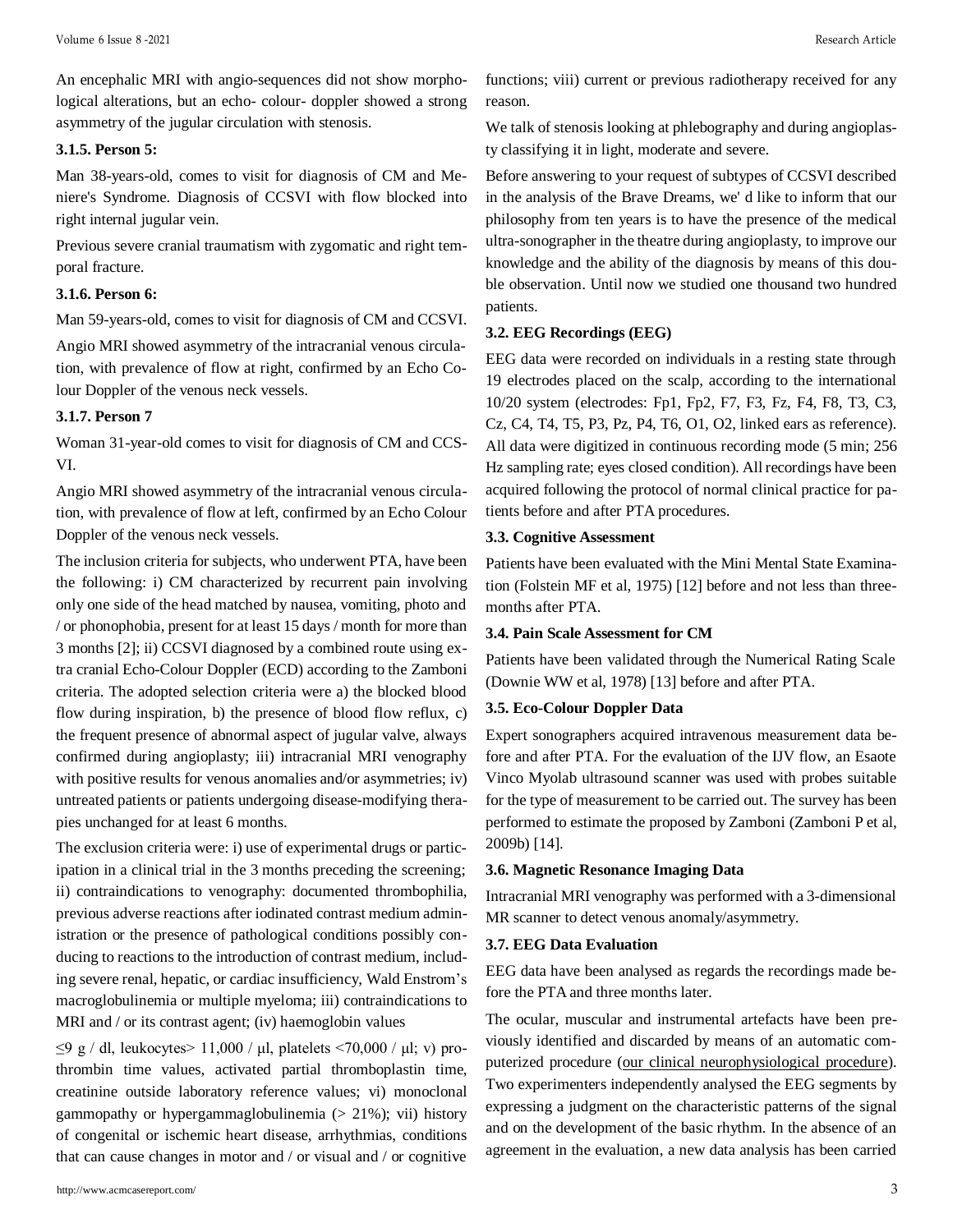out until a final judgment was reached by the examiners.

#### **3.8. Percutaneus Transluminar Angioplasty**

Left groin was preferred, when possible, and an 8 or 10 F, 12 cm long sheath (Terumo Medical Corporation, Elkton, Maryland) was introduced under local anaesthesia in the common femoral vein.

Venous puncture was carried out with a standard Seldinger technique. A 6F, 100 cm long, multipurpose catheter (Cordis Co., Miami, FL, USA) was selected first to cannulate both IJVs. The multipurpose catheter was also used for the AZ; in those cases where catheterization of the AZ proved difficult with the multipurpose catheter, a 5 F Cobra C1, 100 cm long (Cordis Co., Miami, FL, USA) was preferred.

Phlebography was carried out at different levels in the IJV in every patient. Specifically, 5 ml of diluted iodine contrast (Visipaque, Amersham Health AS, Oslo, Norway) were injected manually with the tip of the catheter placed 10 cm above the IJV outlet (J2 level) as well as 8-10 cm above it (J3 level).

Antero-posterior and ipsilateral anterior oblique views were obtained for both IJVs in all patients. Two views (left anterior oblique at 30 degree and lateral) were used to visualize the AZ. Angioplasty was carried out at the same time of phlebography. Prior to balloon dilatation the patients were given unfractionated heparin (70 U/Kg). A stenosis greater than 50% was considered the threshold for balloon dilatation. Stenoses and occlusions were treated using high pressure balloons (Conquest PTA Dilatation Catheter, Atlas PTA Balloon Dilatation Catheter; Bard Peripheral Vascular, Tempe, Arizona) and/or standard (low pressure) balloons (Admiral XtremeTM, Invatec, Bethelem, PA, USA) either in the IJV and AZ. Angioplasty was terminated once all detectable lesions in the three target veins (left and right IJVs and AZ) were treated successfully or after three consecutive failing attempts at meliorating the blood flow through the injured vessel. Manual pressure on the groin was applied for a minimum of 10 minutes in all patients following removal of the introducer sheath. Afterwards, they were sent back to the ward with the recommendation to keep very still in the bed for at least two hours. After further two hours the patients could ambulate under strict observation and leave the hospital if they were clinically stable without any abnormalities of the vital signs.

Postoperative antithrombotic prophylaxis was scheduled as follow: 4000 U of low-molecular- weight heparin every 12 hour for 15 days, 100 mg of mesoglycan (Prisma, Mediolanum Farmaceutici, Milan, Italy) every 12 hour  $+$  100 mg of aspirin daily for the following 3 months. Finally, aspirin 100 mg daily for the following 6 months (Lupattelli T. et al, 2013) [9].

The patients were visited at our Center or alternatively were contacted by phone or by e-mail at 7 and 30 days from the procedure. In case of procedure-related problems, the patients were invited to contact the hospital at any time. All the patients were scheduled to have both clinical and neurological evaluation as well as CDS of

the neck veins at 2, 6, 12 and 18 months at our center.

#### **3.9. Percutaneus Transluminar Angioplasty Data Evaluation**

In order to evaluate improvement of blood flow velocity from both the internal jugular veins, two independent experimenters counted the emptying frames recorded during the venography, carried out before and after percutaneous angioplasty. The blood flow variations from both the internal jugular veins were expressed in percentage terms.

In the absence of an agreement in the evaluation, a new data analysis has been carried out until both the examiners reached a final judgment.

## **4. Results**

#### **4.1. Patients and Surgery Outcomes:**

Seven patients underwent PTA for CCSVI and CM; five of these patients were characterized by the association of these with other symptoms: one showed increased intracranial pressure, two showed cyclical vomiting, one showed CIDP, one showed Meniere's syndrome.

After PTA procedure, we recognized:

Person 1: improvement of blood flow velocity from the internal jugular veins (IJV left 35,7%, IJV right 19,2%).

Person 2: improvement in blood flow velocity from the internal jugular veins (IJV left 37.5%, IJV right 26.7%)

Person 3: improvement of blood flow velocity from the internal jugular veins (IJV left 30%, IJV right

20%).

Person 4: improvement of blood flow velocity from the internal jugular veins (IJV 23,3%).

Person 5: improvement of blood flow velocity from the internal jugular veins (IJV left 19,2%, IJV right 37,5%).

Person 6: improvement of blood flow velocity from the internal jugular veins (IJV left 26.4%, IJV right 14.3%).

Person 7: improvement of blood flow velocity from the internal jugular veins (IJV left 29.5%, IJV right 29%).

The seven patients show a systematic improvement in the emptying frames of the right and left jugular veins after the PTA intervention, with an average improvement of 28.8% for the JV left and 24.3% in the JV right. (Table 1)

#### **4.2. Pain Score Numerical Rating Scale**

Before PTA patients had a mean pain score of 7.7; six of the seven screened persons who underwent surgery, showed a mean pain score of 3.

Although the increased of blood flow from the internal jugular veins, person 1 did not show an improvement in pain.

#### **4.3. Electroencephalogram**

Five out of seven persons with chronic migraine, made a post-PTA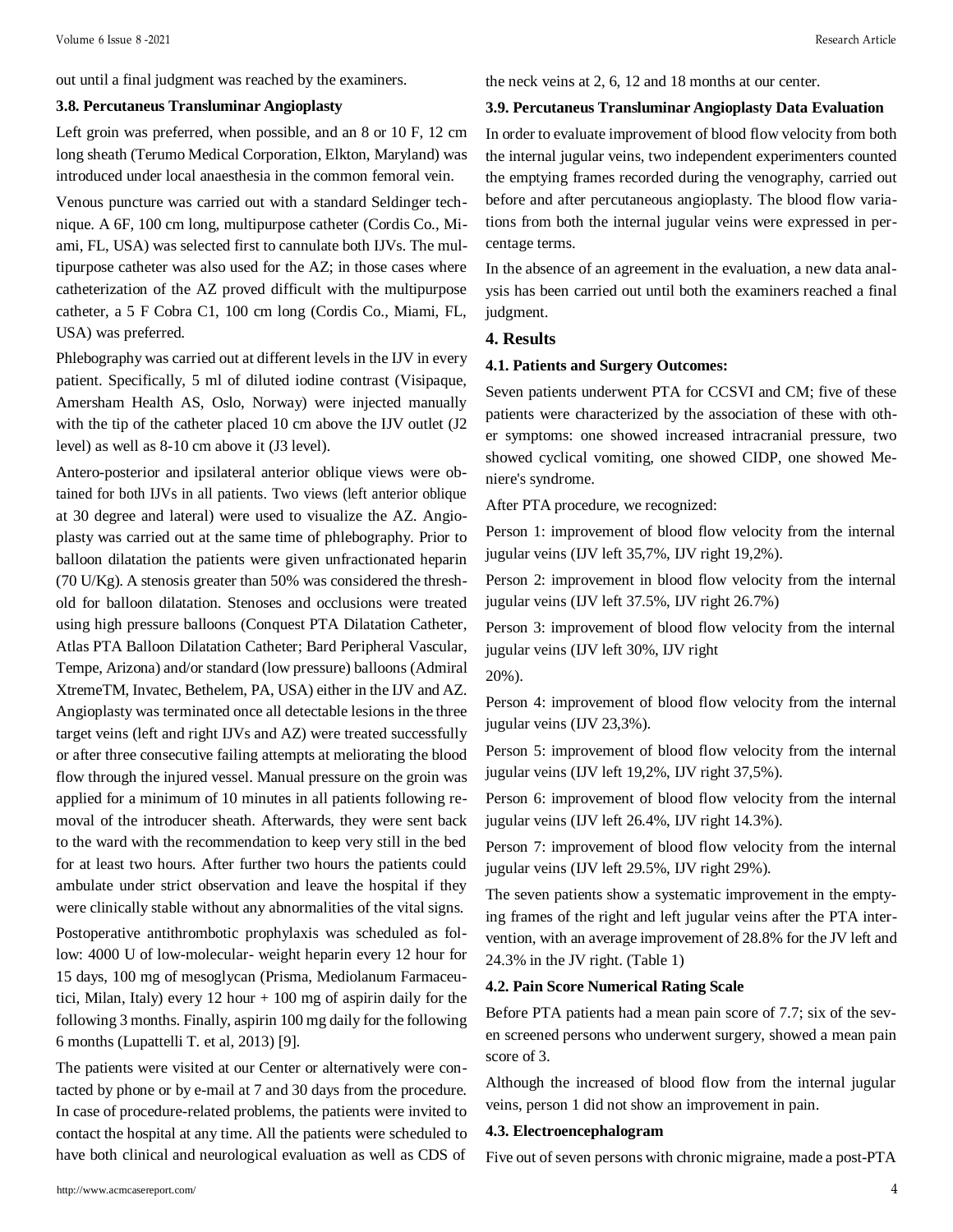#### control EEG recording.

Except for those with CM and Meniere's syndrome, the patients undergone an EEG control after PTA showed an improvement in the cerebral alpha rhythm after surgery (Figure 2), in particular: i) three persons with CM and Cyclical Vomiting showed an improvement in the alpha rhythm, ii) the person 3 with CM and CIDP showed an improvement in the alpha rhythm and the reduction of irritative pattern intermingled with the basic one.

The two persons (n.1 and n.6), who did not undergo the EEG control recording after surgery, showed a lower basal rhythm organization as a common element in pre-PTA recordings.



**Figure 1:** Person 3, Angio MRI showed asymmetry of the intracranial venous circulation, with prevalence of flow at right. **Table 1**

|                | 1 avie 1                                                                                                         |      |            |   |  |    |    |              |                                    |  |  |  |
|----------------|------------------------------------------------------------------------------------------------------------------|------|------------|---|--|----|----|--------------|------------------------------------|--|--|--|
|                | NAME % IMP J.L. POST PTA % IMP. J.R POST PTADIAGNOSIS NPRS pre PTANPRS post PTAMMSE preMMSE post EEG preEEG post |      |            |   |  |    |    |              |                                    |  |  |  |
| P1             | 35,7                                                                                                             | 19.2 | $CM + EH$  |   |  | 30 | 30 | $\alpha$ An. | N.P.                               |  |  |  |
| P <sub>2</sub> | 37,5                                                                                                             | 26,7 | $CM+CVS$   |   |  | 30 | 30 | α An.        | $\alpha$ 1.                        |  |  |  |
| P <sub>3</sub> | 30                                                                                                               | 20   | $CM+CIDP$  |   |  | 30 | 30 |              | $\alpha$ An.+IP $\alpha$ I.+IP Red |  |  |  |
| P <sub>4</sub> | 23,3                                                                                                             | 23.3 | $CM + CVS$ |   |  | 30 | 30 | α An.        | $\alpha$ 1.                        |  |  |  |
| P <sub>5</sub> | 19,2                                                                                                             | 37,5 | $CM+MS$    |   |  | 30 | 30 | α An.        | $\alpha$ 1.                        |  |  |  |
| P <sub>6</sub> | 26,4                                                                                                             | 14.3 | CM         |   |  | 30 | 30 | α An.        | N.P.                               |  |  |  |
| P7             | 29.5                                                                                                             | 29.5 | CM         |   |  | 30 | 30 | $\alpha$ An. | $\alpha$ I.                        |  |  |  |
| Media          | 28.8                                                                                                             | 24.3 |            | 7 |  | 30 | 30 |              |                                    |  |  |  |

**IMP.J L and R**= Improvement of jugular blood flow velocity at left and right; **CM=** Chronic Migraine; **EH**= Endocranic Hypertension; **CVS**= Cyclical Vomiting Syndrome; **MS**= Meniere Syndrome; **CIDP**= Chronic Inflammatory Demyelinating Polyneuropathy; **NPRS**= Numeric Pain Rating Scale; **MMSE**= Mini Mental State Examination; **EEG**= elettroencephalogram; **α An** = Alpha rythm Anomalies; **IP**= Irritative pattern; **α I** = Alpha Rhythm Improvement; **IP Red**= Irritative Pattern reduction; **N.P.**= Not Performed.

#### **4.4. Mini Mental State Examination**

All patients undergoing PTA showed no differences in the pre and post PTA raw MMSE score.

#### **5. Discussion**

A common agreement has been formed in recent years concerning the onset of pain in various form of migraine (Barbanti P et al, 2015) [15].

Previous in vivo studies (Ray BS et al, 1940; McNaughton FL et al, 1997) [16, 17] showed that intracranial structures were sensitive to mechanical and electrical stimuli. Those phenomena occur along the middle meningeal artery and the margins of the dural sinuses. The somatic innervations by the trigeminal is distinct from

<http://www.acmcasereport.com/> 5

those innervating intracranial structures resembling the viscerally originating pains referred to the somatic dermatomes. A "sterile inflammation" (Ramachandran R et al, 2018) [18] in the intracranial meninges, that occurs concomitantly with endogenous or exogenous factors such as chronic stress, diet, hormonal fluc- tuations, cortical spreading depression, results in the sensitization and activation of trigeminal meningeal nociceptors. The release of neuropeptides (i.e., such as substance P, calcitonin gene related peptide) from the trigeminal innervation, leads to va- sodilation, plasma leakage, edema, and mast cell degranulation. This neurogenic inflammatory pattern has been observed and ex- tensively studied in peripheral tissues as well as in the genesis andmaintenance of migraine central pain (Tolner E.A. et al, 2019) [19].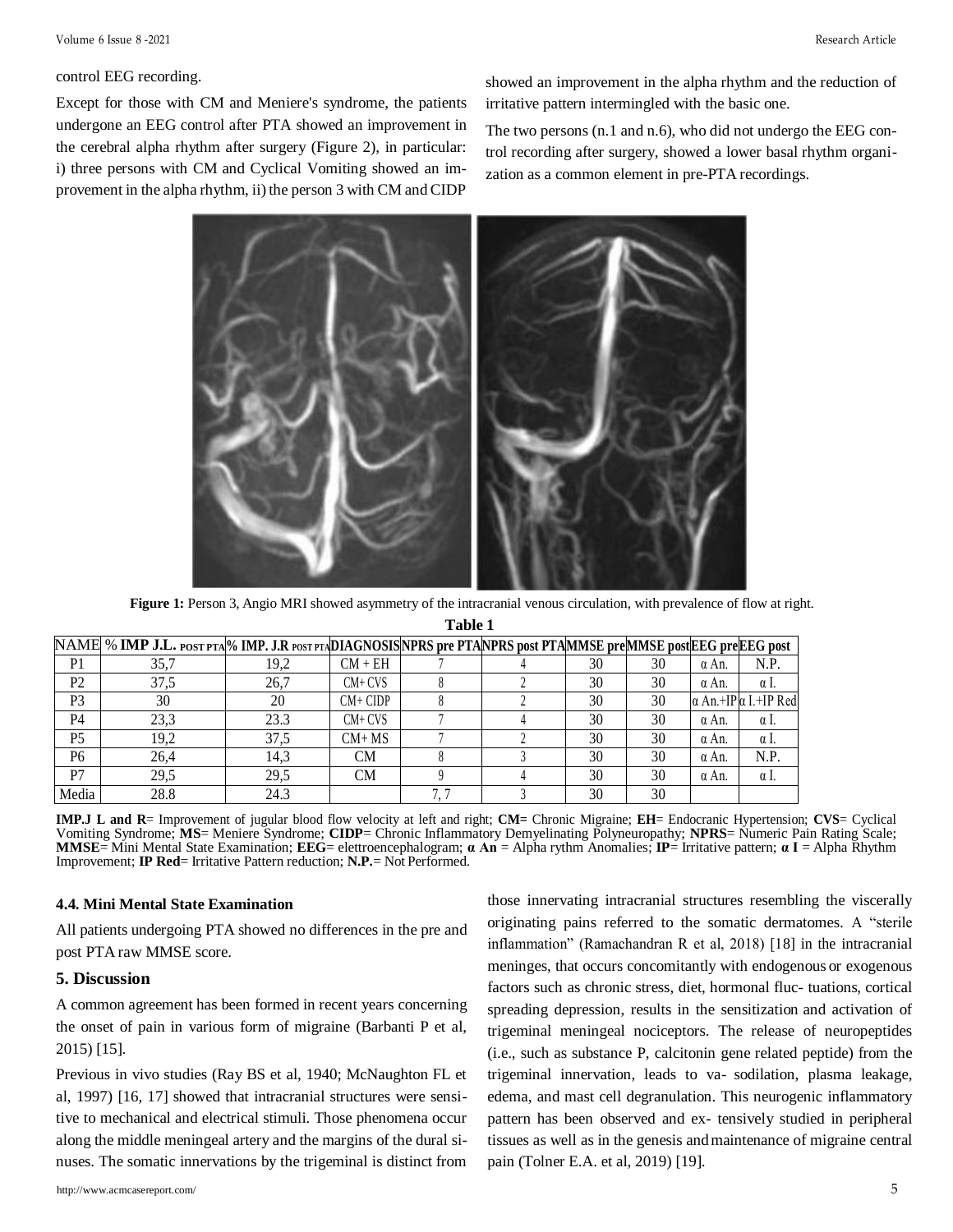

**Figure 2:** Person 2 diagnosis of CM and Cyclical Vomiting Syndrome; Person 3 diagnosis of CM with aura and Chronic Inflammatory Demyelinating Polyneuropathy (CIDP). The EEG recorders showed an improvement in the cerebral alpha rhythm after surgery in both patients. In the patient with CM and CIDP showed that was also a reduction of irritative pattern intermingled with the basic one.

Brain temperature is meanly correlated with circulating blood volume in the veins, with a 70–80% of the overall cerebral blood flow. Previous papers showed how brain physiology and pathophysiology are finely connected to changes in parenchymal temperature (Wang H. et al, 2014 and 2016) [20, 21]. We agree that Jugular PTA is a modulation of the autonomic nervous system, as described by Stemberg.

Our experience after more than two thousand PTA procedures of the jugular veins showed that almost all post-operated persons had a significant increase in skin temperature on the limbs in the two hours following the intervention.

It is possible to postulate that the center of thermoregulation in the hypothalamus plays a role in the genesis of this phenomenon. In

pre-operative phase, is possible to hypothesize a slight increase in the hypothalamic temperature determined by the reduced blood outflow from the brain. This condition would induce a stable increase in the difference between the temperatures of the skin and the brain; thus, a peripheral vasoconstriction would be established (as in the case of lower external ambient temperature). With PTA procedures of the jugular veins, a greater amount of blood would flow from the cerebral parenchyma towards the heart, causing a small decrease in central temperature. This would lead to peripheral vasodilation (as in the case of an increase in the external ambient temperature). This phenomenon could be determined by a variation in the set point value determined by the decrease/increased blood flow.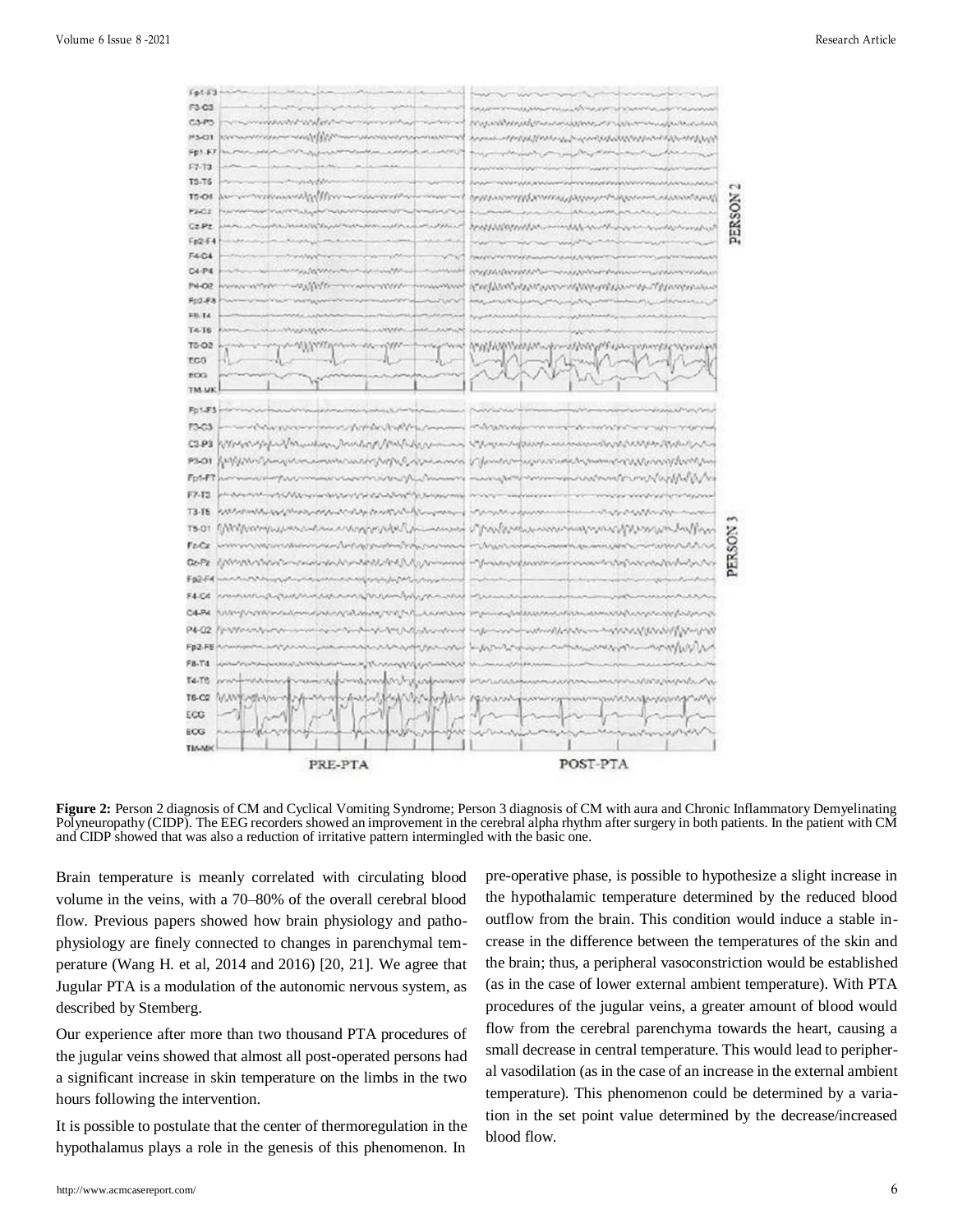The increase of skin temperature after PTA of the JV could be considered an indirect proof of the increased brain temperature before vascular surgery.

Brain temperature fluctuations dramatically change neural function at multiple levels. An increase of temperature in the brain matter altered action potential generation, trans-membrane ionic transport, passive membrane properties, and modify terminal transmitter release and pre-synaptic uptake processes (Katz, B et al, 1965; Lee, J. C 2005) [22, 23].

These observations showed how much a dysregulation of the cerebral parenchymal temperature could be connected to an "aseptic inflammation".

This hypothesis arises from the "qualitative" consideration about the micro-circulatory alterations (Louveau A et al, 2018) [24] that could be triggered by the alterations of the central venous flow capable itself of increasing the parenchymal temperature, modifying not only neuronal functioning, but also the regulation of neuro-inflammatory and neuro-immune processes.

In this research, we use the electroencephalogram as a bíomarker of brain function in people with CM. A previous research has used this non-invasive method to define the concept of brain health (Babiloni C, 2016) [25].

The mechanisms that regulate visceral brain pain are modulated by the same vasoactive mediators/substances that regulate the action of the cerebral immune system. In viral pathologies caused by retroviral agents (HIV) for example, the dysregulation of the immune system produces a significant reduction in the alpha basic rhythm [8]. Other clinical conditions, such as hepatitis C, chronic cerebro-vascular suffering, change the basic rhythm inducing strong alterations in brain electrogenesis, in some cases in a characteristic manner (personal observation). From these considerations, the need arises to use an instrument capable of measuring, with an optimal temporal resolution, changes in brain health; for this purpose, we found the electroencephalogram as the best clinical instrument.

Although the assessment carried out in this research is qualitative, given the small and heterogeneous group of people considered, we can notice the systematic improvement of pain along with the electrogenic brain re-modulation occurring after PTA of JV. In this case, it has not been possible to apply a quantified method for the evaluation and analysis of the electroencephalographic signal (quantified-EEG analysis) considering the small number of persons and the age variability of the sample. The experimental approach adopted, which deliberately does not consider all the methods currently used in the deblurring of electroencephalographic data, allows, however, to evaluate all the characteristics of cerebral electrogenesis for each individual subject

The qualitative analysis of electroencephalographic data shows a

global improvement in cerebral electrogenesis with an incremental variation of cerebral venous flow. Therefore, the decrease in cerebral venous outflow can be correlated with the onset of migraine and its chronicity.

More in-depth studies will be possible in the future by expanding the number of participants involved in the research, balancing them by sex, age and homogeneity of clinical pictures.

The evidences deriving from the analysis of the examined persons with CCSVI and CM suggest a strong degree of correlation between the onset of chronic migraine and the presence of anomalies or variants of the intra and extra cranial venous course. It should be remembered that part of the symptoms found in patients suffering from chronic migraine are part of the symptomatic procession described by Zamboni in the work concerning the description of CCSVI (Zamboni et al, 2009b) [3].

We found that a modification of the flow at the level of the can improve, as well to solve, the symptomatology of the patients with CM considered. The reduction of the flow in these cases could be determined by an asymmetry of the intracranial venous circulation as well as by the presence of stenosis at the jugular level or both. Moreover, the increase of the overall venous outflow by an average of 20-30% determines a significant symptomatic improvement.

This paper also provides important suggestions worthy of further study: persons with CCSVI, CM and Meniere's syndrome have found an overall improvement in all symptoms; the same type of improvement occurred in CCSVI and CM suffering from cyclical vomiting or CIDP.

In the last case, there was a significant reduction in the neurological symptomatology characteristic of this type of polyneuropathy, suggesting a possible interference between a dysregulation of the central venous circulation and the more complex mechanisms that regulate immunity at the level of the central and peripheral nervous system.

The emptying frames measuring technique, recorded during the venography carried out before and after percutaneous angioplasty, provides a powerful method of evaluating the effectiveness of the treatment itself, and gives us the chance of quantitatively correlating the variation of the flow with a series of biological parameters or bíomarkers sampled during clinical evaluations.

Similarly, in a non-quantitative manner, as far as the electrogenesis of brain activity, is concerned a strong correlation arose between the improvement of pain symptomatology, measured by the NRS, and the jugular veins emptying index. It is also worth to note that non-invasive examinations such as Cerebral Magnetic Resonance Angiography and echo-colour-Doppler of the venous vessels of the neck can be a useful indication for a more invasive procedure such as venography, performed during interventional radiological procedures of jugular veins.